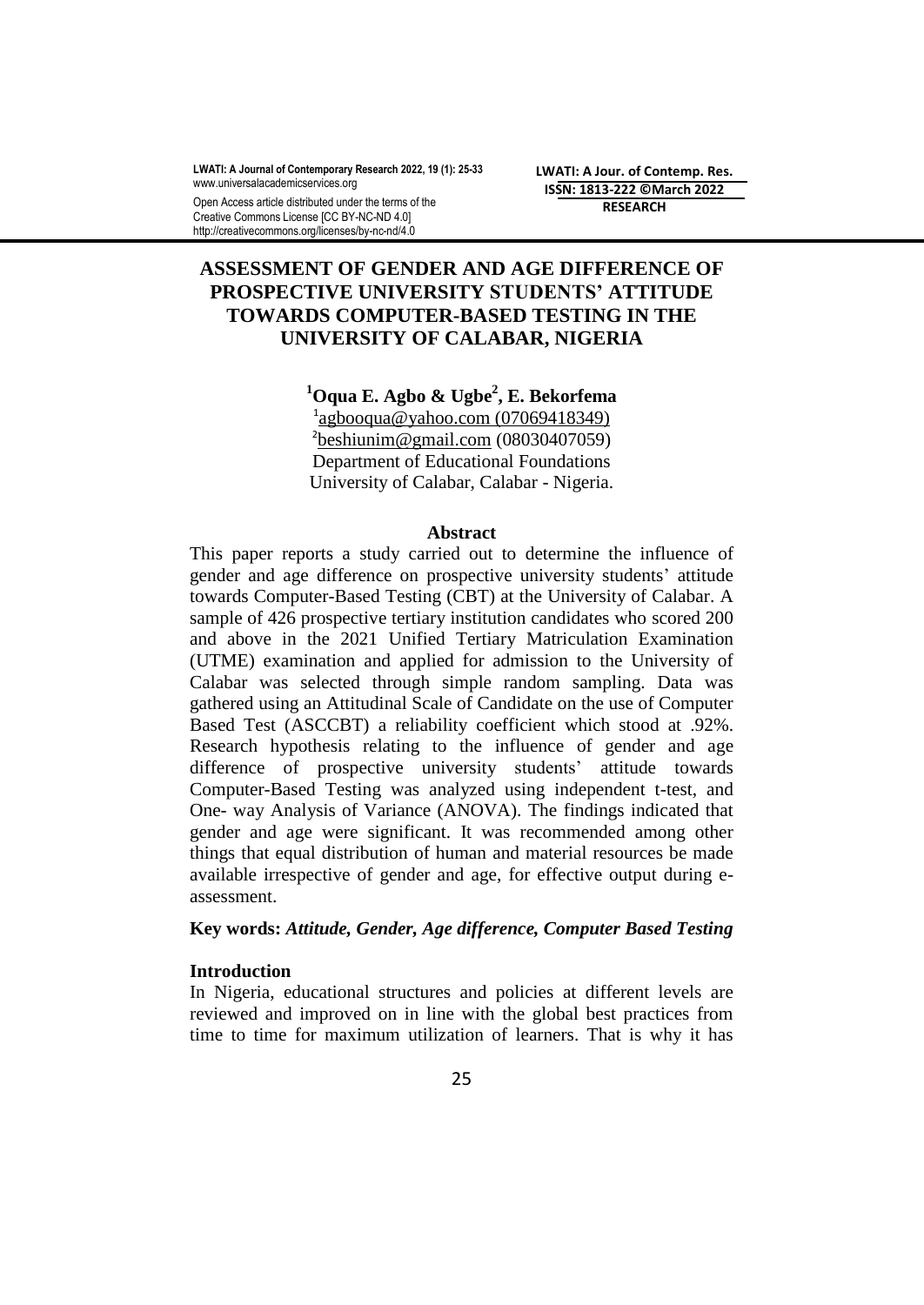become a norm in almost all the universities in Nigeria to administer Computer-Based Testing (CBT) to prospective university candidates who meet the requirement to be admitted for tertiary education. Certain variables do influence the performance of prospective university candidates when questions are presented on a computer such as a monitor, mouse, power supply, and others. However, attitude is one of the most prominent variables that has not been so much considered in some related studies particularly in Nigeria. Attitude is referred to as an inner psychic state influencing behavior. It can be understood in the act and words displayed by the respondents when issues are raised.

Consequently, attitudes are formed in the process of experience and their change is possible due to internal and external factors. In other words, attitude towards CBT can be referred to as the way of thinking and feeling of the students towards taking CBT.

In a study by Adeyinka & Bashorun, (2012) to examine the attitude of the students towards CBT at the University of Ilorin, Nigeria, through the use of a Computer Based Test Attitudinal Survey (CBTAS) and a focus group discussion for data collection, the results revealed that, respondents generally have a positive attitude towards CBT.

Furthermore, Balogun & Olanrewaju (2016) examined the role of computer self-efficacy and gender in CBT anxiety among a sample of Nigerian undergraduates in Ondo State, Nigeria using a cross-sectional survey design. The results showed that undergraduates who had a higher level of computer self-efficacy were less likely to experience CBT anxiety. Also, female undergraduates reported a higher level of CBT anxiety than their male counterparts.

In a related study carried out by Garas & Hassan (2018) to examine whether the use of technology-based assessment tool affects the examinations' scores of students from both sex, the study was to further ascertain whether the mode of students' testing (Computer-based or Paper-based) in an introductory level financial accounting course impacts students' scores. In doing so, the study relied on an experimental design wherein the type of examination was being controlled together with other contextual variables such as the timing of the exam, instructors, and the gender of the student using 78 students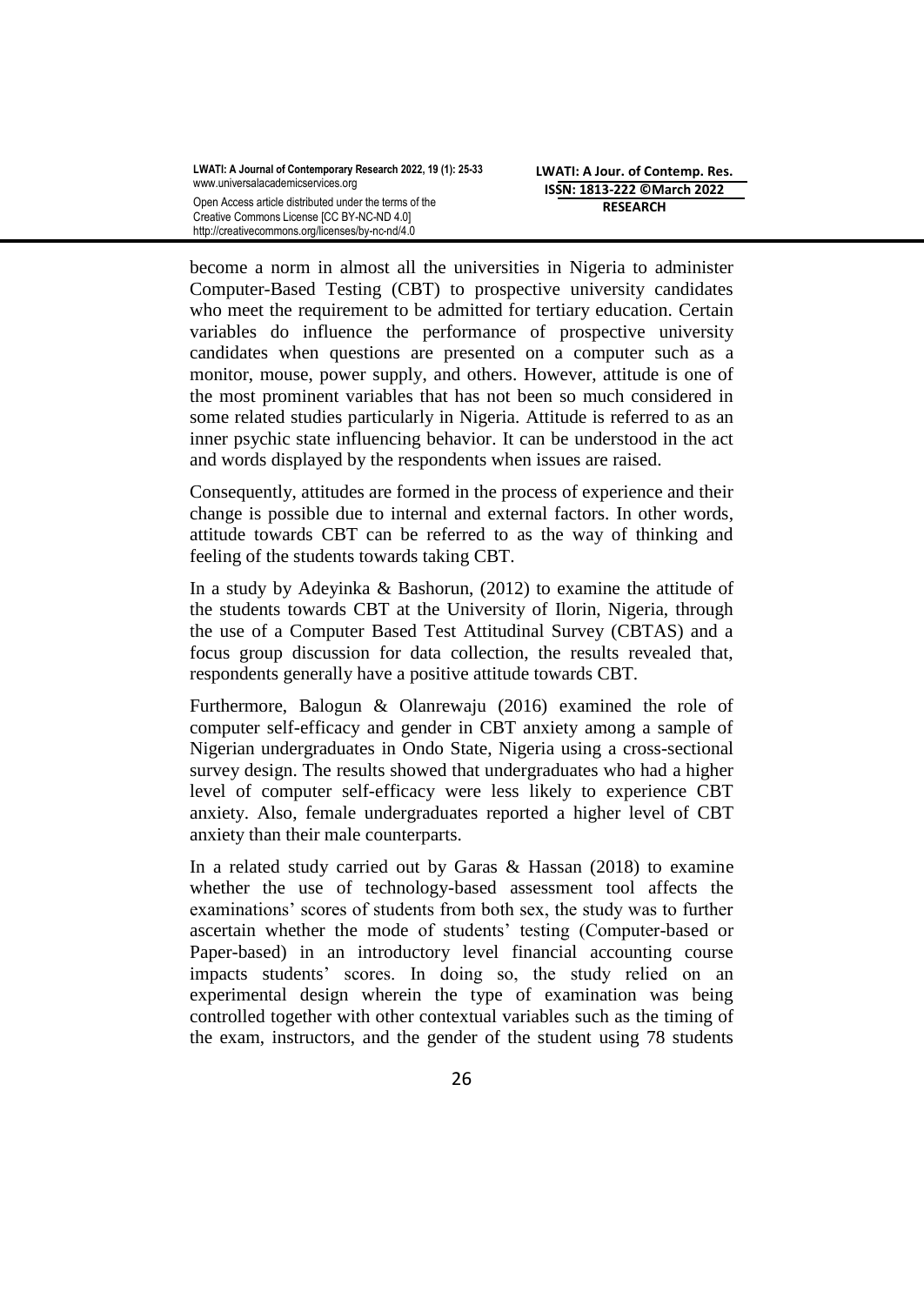offering financial accounting courses in Zayed University during the summer semester. It was revealed that there is no statistically significant difference between the students' paper-based and computer-based scores. However, benchmark regression analysis revealed that males performed better than females in CBT while females outperformed males on Paper –Pencil Based Test (PBT) the paper provided evidence from the Gulf region as of how technology-based assessment is affected by gender which matter needs to be addressed by university instructors working in Middle East Universities.

On the other hand, looking at age difference, it is common belief that older people are not comfortable with new forms of technology and that they pose the use of computer than young people. This strong feeling often places older people at a deprived state because designers of computers fail to consider older people in the user group when designing computers. Also, older people are frequently not considered when opportunities for ICT training or retraining are available as compared to younger people to participate in work retraining programs to update their work skills (Kannewell & Morgan, 2013).

Lukeman and Ogechi (2012) surveyed students from ages 10-12 years studying their attitude towards computers, their use of computers within and outside school, and also the various trainings they received. The researchers observed that experience with a computer was the most important factor that affects students' attitudes." Non-users of computers expressed negative attitudes and anxiety towards it than users. They further observed that there is a greater fear surrounding threat and less knowledge about usage and operation of computers by older people as compared to younger people. Perhaps, this contradictory result could be attributed to the nature of the instrument for data collection.

Similarly, Adebowale, Adediwura, and Bada (2009) conducted a study on correlates of computer attitude among secondary school students in Lagos state Nigeria. The study which sought to find out differences in the computer attitude, computer self-efficacy, and computer anxiety among students on the basis of their age grouping revealed that age has nothing to do with computer self-efficacy but could be fingered in the difference in their computer attitude and computer anxiety. This may be as a result of the fact that older students may have had more life and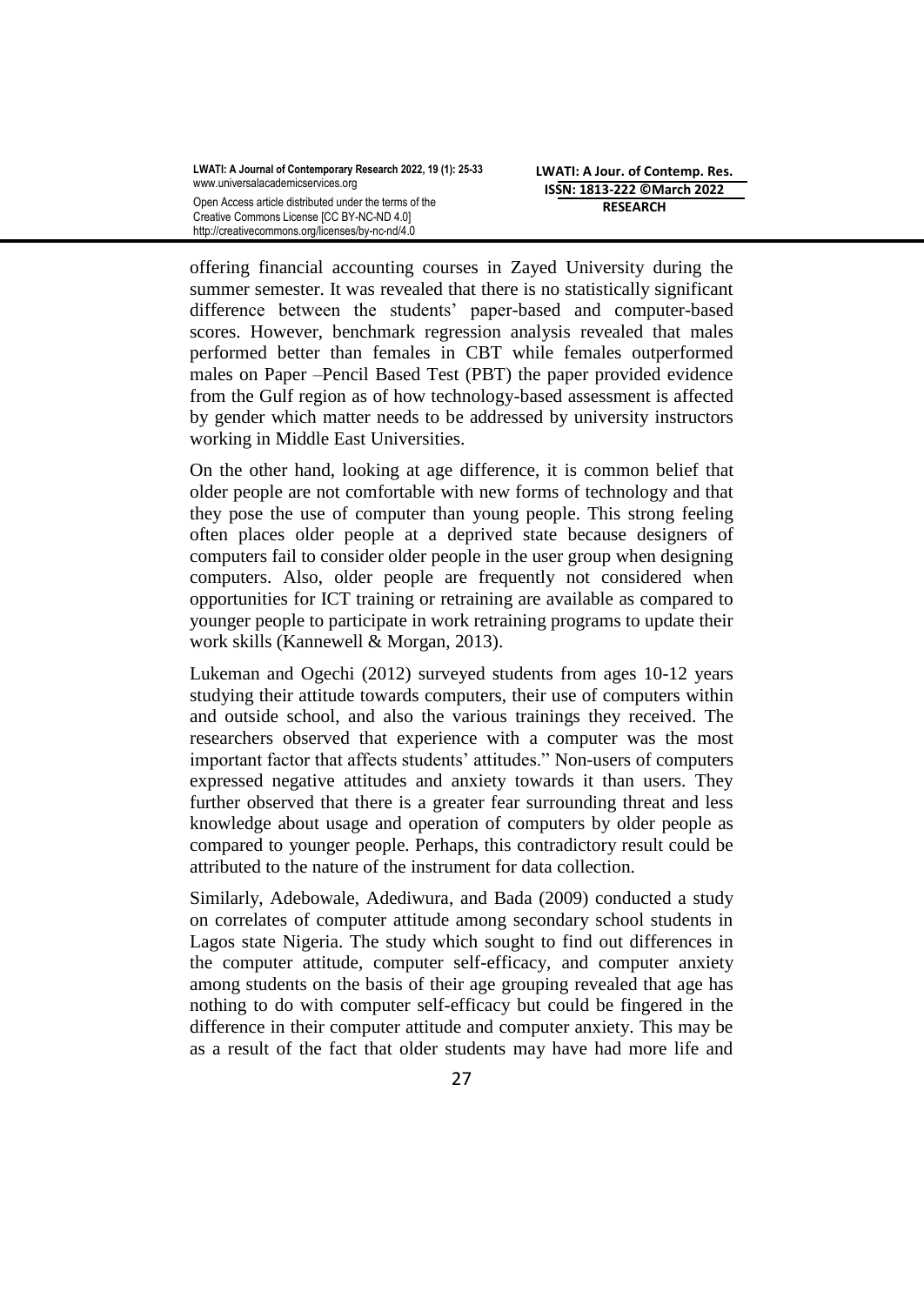computing experience than the younger ones as the multiple comparison test indicated the difference between the old "Late adolescents" and the younger "Pre-Adolescents". This is in consonance.

Moreso, Ekuri, Agbo, and Egbai (2019) conducted a study on a causal model of some correlates of attitude towards CBT among prospective university admission candidates of the University of Calabar using accidental sampling and multiple regressions to analyses the data, the result revealed that age, gender, location, parental education and students exposure to a computer when taken together are significant predictors of attitude towards CBT. In all, -28.4% of the total effect of predictor variable was direct while 99.96% was indirect. In view of the findings, it was recommended that government and non-government agencies should assist to provide ICT gadgets in every school as well as the provision for a steady supply of power in both rural and urban schools.

Since the use of CBT has come to stay as a practicable form of assessment in the majority if not all of our higher institutions of learning for the assessment of her prospective students, the transformation to CBT is neither simple nor is cheap considering the fact that students' assessment a fundamental factor in every learning paradigm.

Although several types of researches on students' attitudes towards Computer-Based Testing (CBT) has been carried out, research assessing prospective university students' attitudes towards CBT are very few in the context of the University of Calabar, since the introduction of CBT as a measure to test and examine her prospective undergraduates. In the light of this, this study, therefore, sets out to examine gender and age differences of prospective university students' attitudes towards CBT in the University of Calabar, Nigeria.

### **Statement of Hypothesis**

- (i) There is no significant influence of gender" on prospective university students' attitude towards CBT.
- (ii) Age has no significant influence on prospective university students' attitudes towards CBT.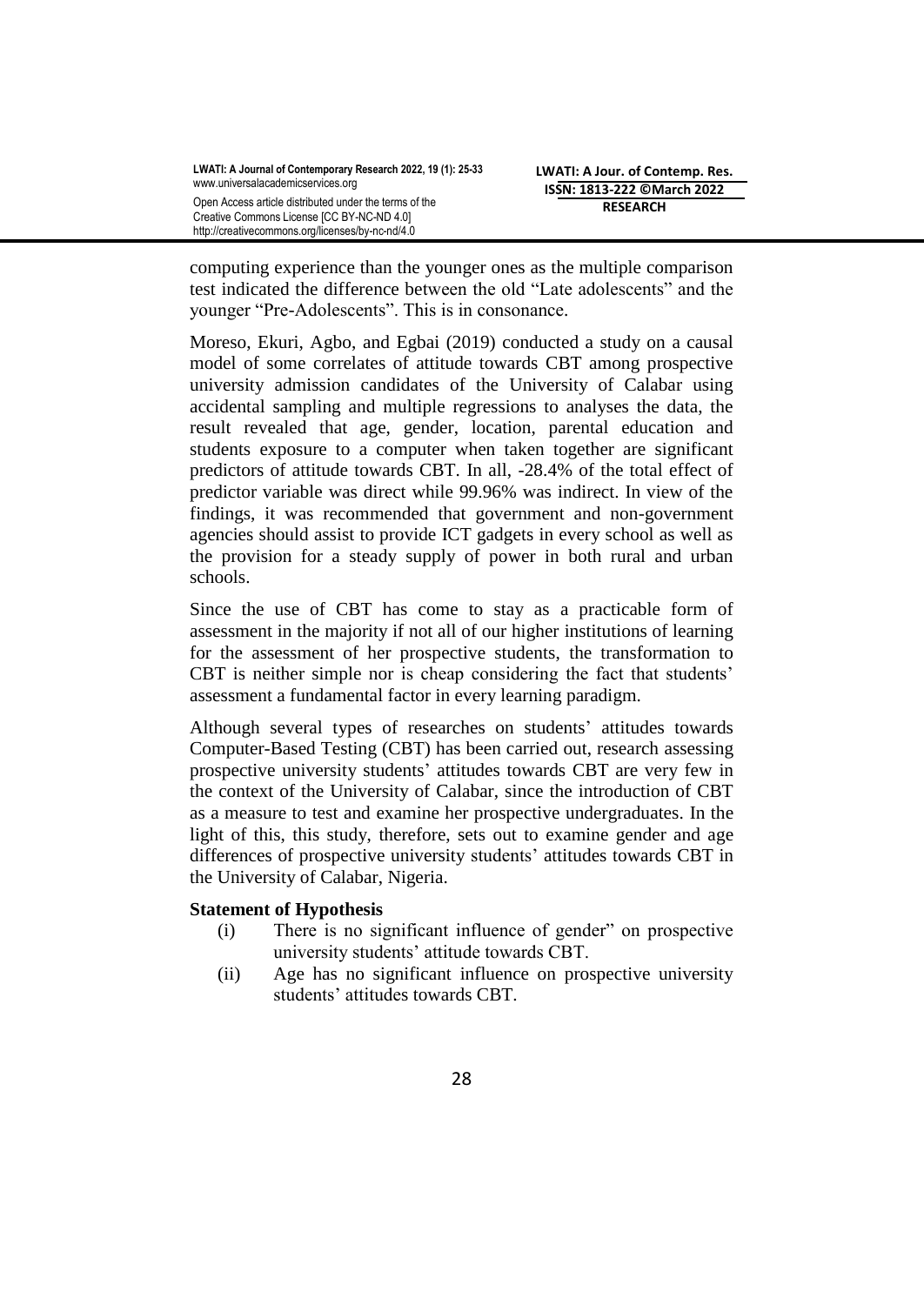**LWATI: A Journal of Contemporary Research 2022, 19 (1): 25-33** www.universalacademicservices.org Open Access article distributed under the terms of the Creative Commons License [CC BY-NC-ND 4.0] http://creativecommons.org/licenses/by-nc-nd/4.0

**LWATI: A Jour. of Contemp. Res. ISSN: 1813-222 ©March 2022 RESEARCH**

#### **Methodology**

The study adopted a survey research design with a population size of 8520 students who chose the University of Calabar as their first choice and scored 200 and above in the 2021 Unified Tertiary Matriculation Examination (UTME). The subject used for the study was four hundred and twenty-six (426) prospective university students selected through a simple random sampling approach. An Attitudinal Scale of Candidate on the use of CBT (ASCCBT) was used to collect data. The instrument had a reliability coefficient of 0.92% through the use of split-half method of reliability and calculated using the spearman brown prophecy formula (rtt). The response of the candidates with respect to respondents' gender and age difference was analyzed using independent t-test and One- way Analysis of Variance (ANOVA) statistical techniques.

#### **Results:**

Hypothesis one: There is no significant influence of gender on prospective university students' attitude towards CBT.

The result of table 1 showed the independent t-test on the gender of prospective university students' attitude towards CBT with a total number of 158 males having a "mean score of 62.89 and a standard deviation of 6.42; and also a total number of 268 female having a mean score of 64.28 and a standard deviation of 6.28. These produced a calculated t-value of 2.200 which is greater than critical t-value of 1.965 with p-value of .028 which is less than .05 significance levels at 424 degrees of freedom." This implies that there is a significant influence of gender on prospective university students' attitudes towards CBT. This indicates that male candidates expressed a more positive attitude towards CBT than their females with a standard deviation difference of 0.14. Thus the null hypothesis is rejected.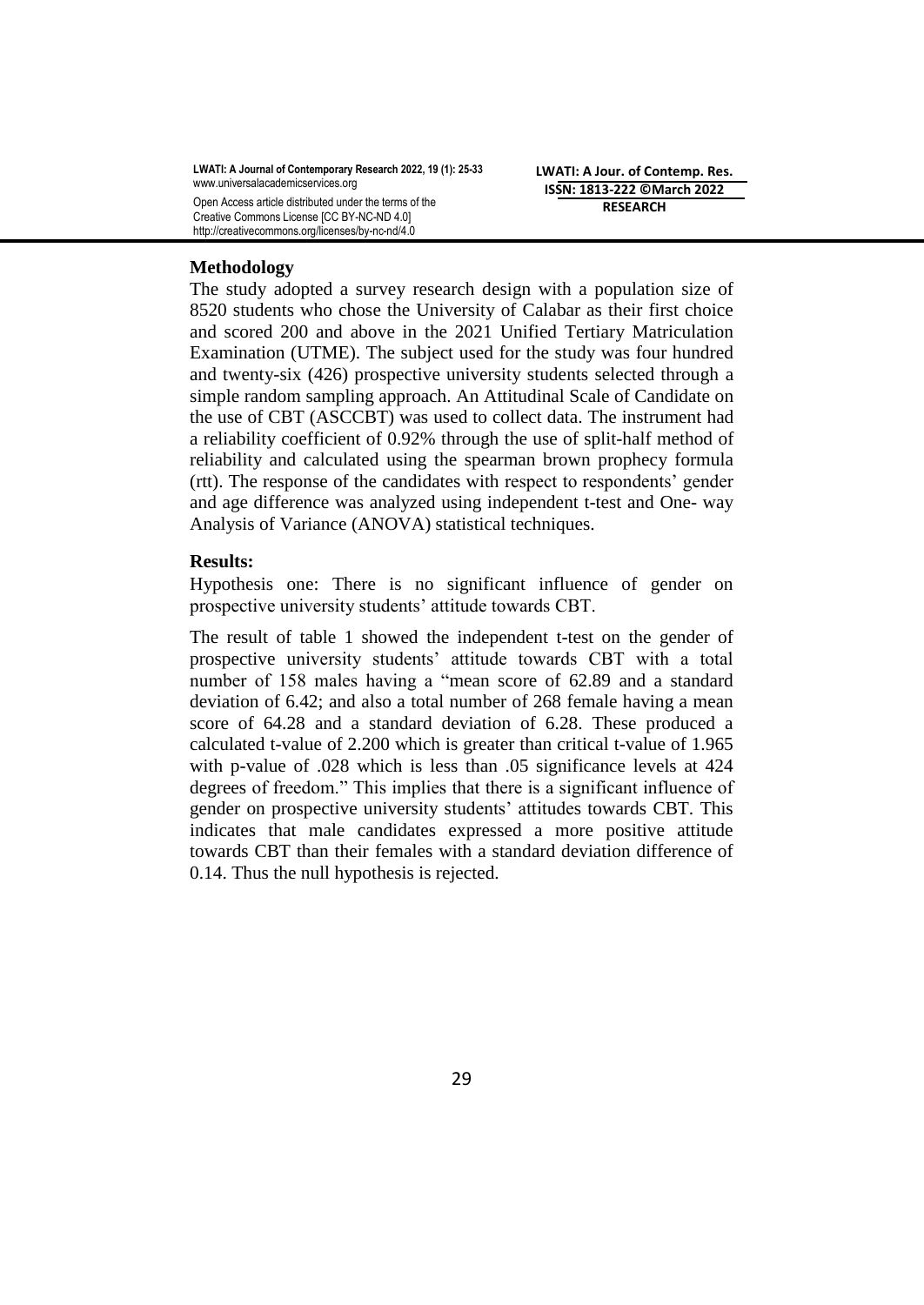Table 1: Results of independent t-test analysis on the influence of gender" on prospective university students' attitude towards CBT

| Gender                                                | N    | $\mathbf{X}$     | SD. | t-value | p- value |  |  |
|-------------------------------------------------------|------|------------------|-----|---------|----------|--|--|
| Male                                                  | 158. | 62.89 6.42 2.200 |     |         | .028     |  |  |
| Female                                                | 268  | 64.28 6.28       |     |         |          |  |  |
| * Significant $p < 0.05$ , df 424, Critical t = 1.965 |      |                  |     |         |          |  |  |

Hypothesis two: Age has no significant influence on prospective university students' attitudes towards CBT.

The result of table 2 showed the mean, standard deviation, and ANOVA of age on prospective university students' attitude towards CBT with a mean score of 65.40 and SD of 6.429 for ages 15 or under,  $(\bar{x} = 63.70,$ SD 6.396) for ages 16-20 years;  $(\bar{x}$  63.71; SD 5.321) for ages 21 - 25 years;  $(\bar{x} = 65.00; SD 7.047)$  for ages 26 - 30 and  $(\bar{x} = 57.00; 10.79)$  for 31 and above and a total mean score of 63.77 and SD 6.361. This produces a F-value of 2.326"which is lesser than the critical F-value of 2.39 with a p-value of 0.056 which is greater than 0.05 significant levels at  $4 \& 421$  degrees of freedom. This implies that age has no significant influence on prospective university students' attitudes toward CBT. Therefore the null hypothesis is retained and the alternative rejected.

### **Discussion**

There is a significant influence of gender on prospective university admission candidates' attitudes towards CBT. Male students were found to express a more positive attitudes than females. This finding contradicts the finding of Adenuga, Owoyele, and Adenuga (2011) who did not find any significant difference in the groups (male & female) attitude towards CBT. Perhaps the disparity could be attributed to the location and instrument from the studies or the level of student exposure. While their studies reveal that generally both boys and girls showed a negative attitude towards CBT, Liaw (2002) disclosed that the male students had a positive perception of computers and web technology than their female counterparts. This is in line with the findings of the present study.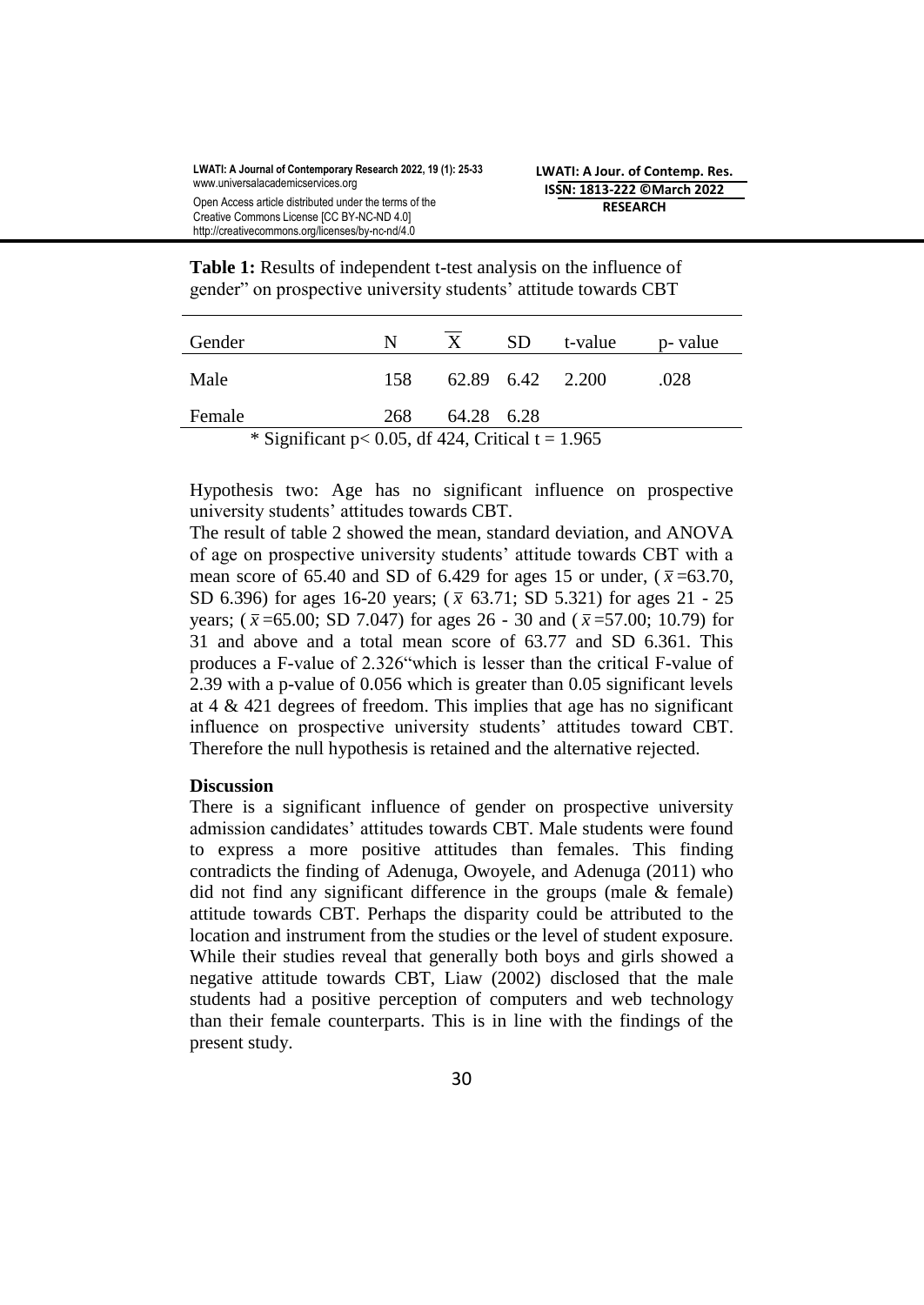| <b>Table 2:</b> Summary of "analysis of variance on the influence of age on |
|-----------------------------------------------------------------------------|
| prospective university students' attitude towards CBT is presented on       |
| the table below                                                             |

| Age of Candidates      |           |     | $\mathbf N$ | Mean    | S.D     |
|------------------------|-----------|-----|-------------|---------|---------|
| 15 or under            |           |     | 25          | 65.40   | 6.43    |
| $16 - 20$              |           |     | 300         | 63.70   | 6.39    |
| $21 - 25$              |           |     | 76          | 63.71   | 5.32    |
| $26 - 30$              |           |     | 19          | 65.00   | 7.05    |
| 31-and above           |           |     | 6           | 57.00   | 10.79   |
| Total                  |           |     | 426         | 63.77   | 6.36    |
| Source of<br>variables | <b>SS</b> | Df  | <b>MS</b>   | F-value | P-value |
| Between Group"         | 371.89    | 4   | 92.974      | 2.326   | 0.056   |
| With Group             | 16824.63  | 421 | 39.963      |         |         |
| Total                  | 17196.53  | 425 |             |         |         |

Significance at 0.05 level; df = 4, & 421; Critical F = 2.39

Furthermore, Age has no significant influence on prospective university students' attitude towards CBT. This finding contradicts Adebowale et'al (2010) who noted that older students seem to have more experience in the world of computer and as such perform better in CBT than females. Although no significant difference was found in terms of interest and confidence across age group, we can safely say that interest and confidence in the usage of computer and its concern cut across age grouping most especially in the  $21<sup>st</sup>$  century.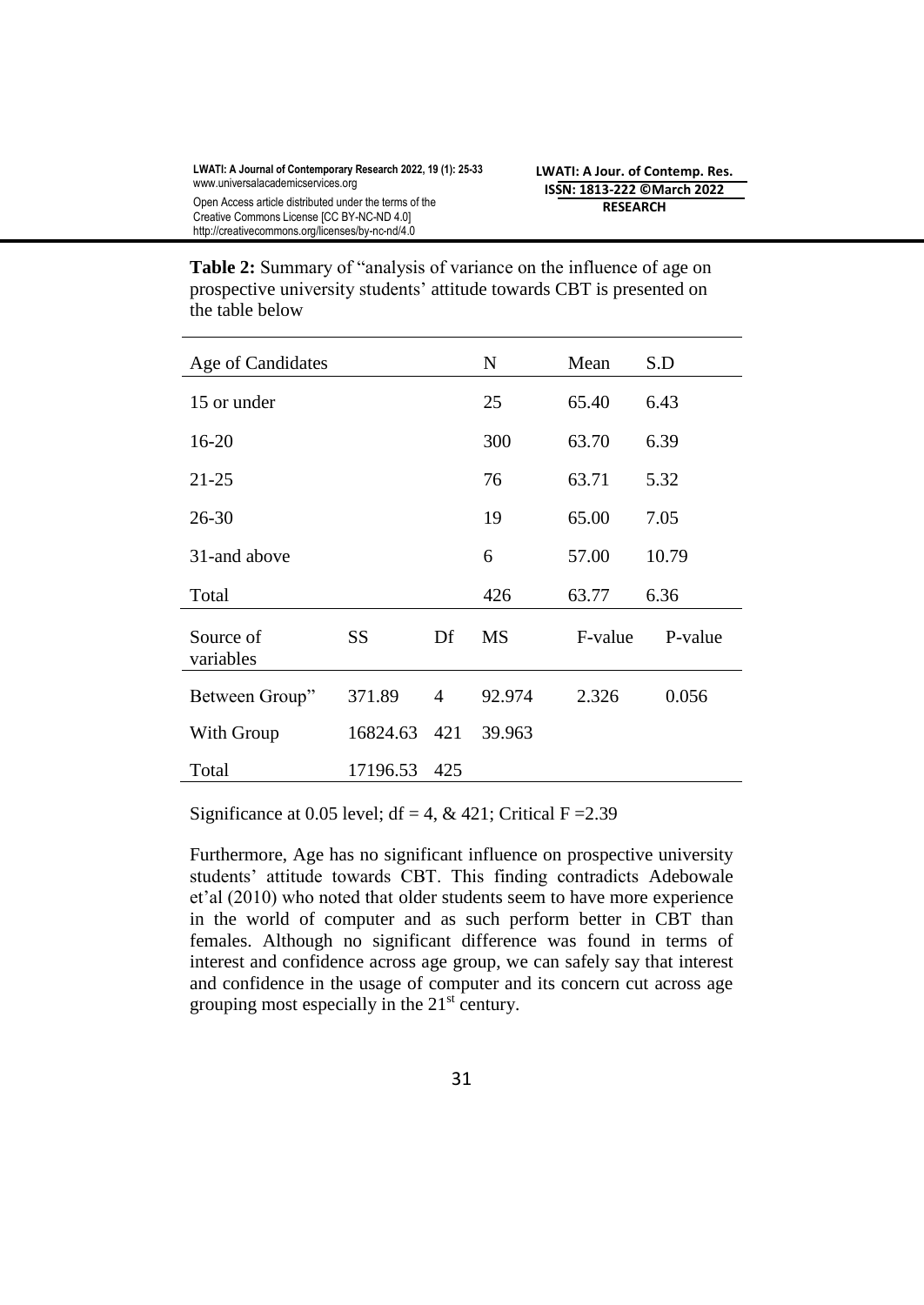However, it is worth mentioning that the mean of the five age group variables in Table 2 shows a strong interest, confidence, and concern of candidates on the usage of computer where mean (x) of ages 15 or under is 65.40, mean(x) of ages 16-20 is 63.70, mean (x) of ages 21-25 is 63.71, mean(x) of ages 26-30 is 65.00 and mean (x) of ages 31 and above is 57.00. This finding also indicates that older candidates seem to have experience in computers and as such perform better in CBT.

## **Conclusion**

Judging from the result of this study, it could be deduced that there is no significant influence of gender and age difference on prospective university students' attitude towards CBT. The implication, therefore, is the need for a more elaborate study to examine the interaction of these variables and possibly, the inclusion of more factors that may interplay to influence students' attitude towards CBT.

## **Recommendations**

Based on the findings of this study, the following recommendations could be adduced for the purpose of improving the prospective university admission candidates' attitude towards CBT in the University of Calabar, Cross River State and Nigeria in general.

- (i) Our Senior Secondary Three Mock Examinations should adopt the CBT approach in anticipation, this will give every student equal opportunity to accessibility and usability of the computer for examination purposes.
- (ii) Pre-Computer Based Test seminars which emphasize what the students are expected to do before, during, and after the CBT programme should be instituted. Such seminars/courses should be practical in nature and should emphasize the acquisition and use of basic computer components like the mouse and keyboard which are the essential tool in any CBT examination or programme.
- (iii) Both government and other non-governmental agencies should assist in providing ICT gadgets in every school as well as make provision for a steady supply of power in both rural and urban schools.